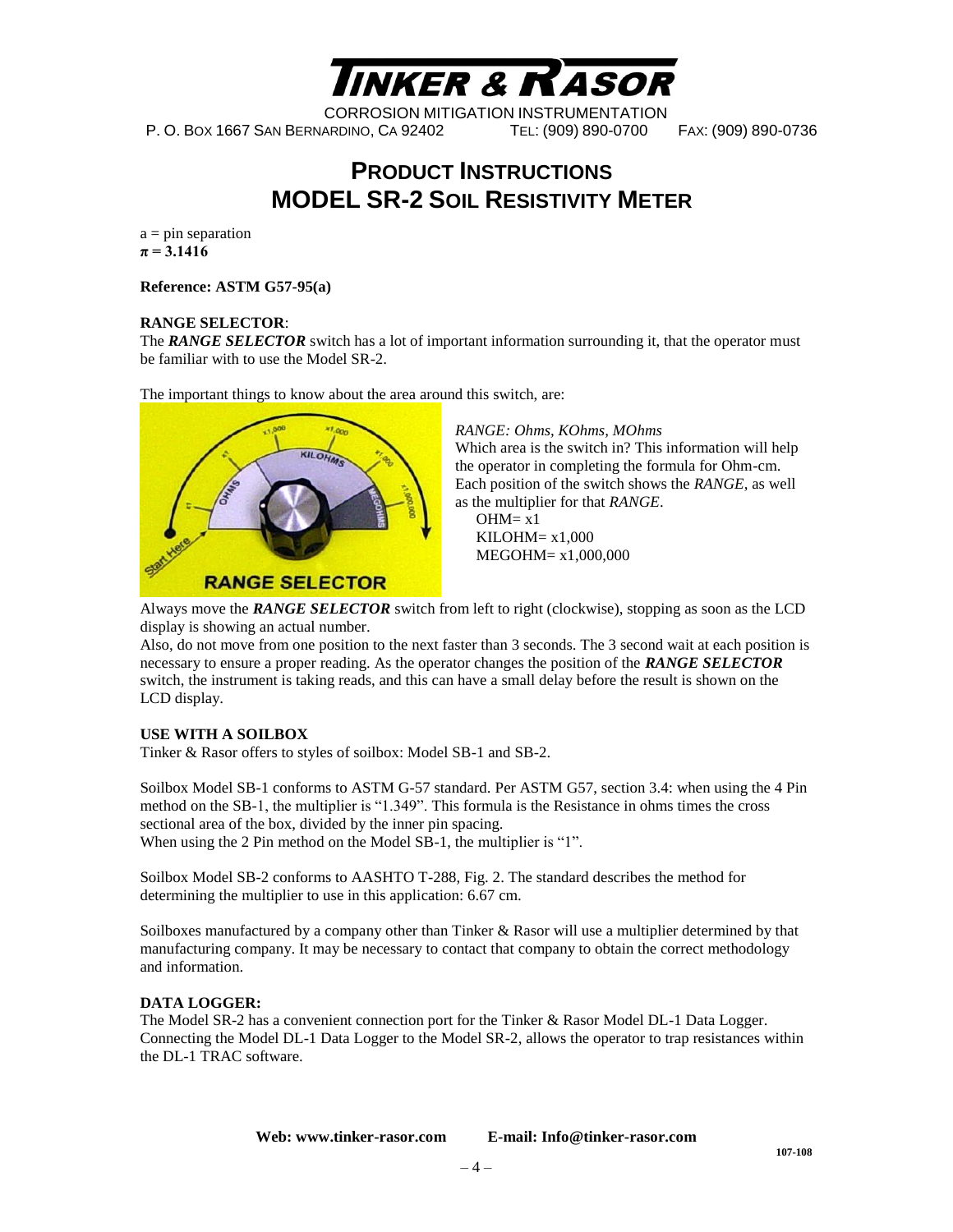

### **PRODUCT INSTRUCTIONS MODEL SR-2 SOIL RESISTIVITY METER**

When connected, the DL-1 can be started and then stopped with each location where a test is run. The TRAC software will show all the tests that were conducted, with each start/stop data set represented as a unique sequence.

#### **BATTERIES**

The Model SR-2 has an internal 12volt, rechargeable battery and a replaceable 9volt battery. If the internal 12v battery is low, the LED test indicator blink. This LED is located just above the *PUSH*  **TEST** button. If this LED is lit, the instrument needs to be charged.

The battery charger plugs into the panel face of the Model SR-2, just above the *RANGE SELECTOR* switch. A *CHARGING INDICATOR* LED will light when the battery is being charged. The AC battery charger should fully charge the battery on an overnight charge.  $(8 - 10$  hours).

Because the *PUSH TEST* button must be held down to operate, the unit cannot be left on and the battery drain is minimal.

The 9v battery may need to be replaced. The battery is accessed from the outside of the case. As you face the instrument, look on the Right side, below the panel level. You will see a black plastic battery holder. Using a small screwdriver or finger nail in the slot along the bottom, lift up and pull out the battery drawer. Replace the 9v battery, observing polarity.

In older units, up to Serial # 1097, to replace the 9v battery, the panel must be removed from the case. Two screws hold the panel to the case, one each side of the outside of the case (Left and Right). The screws are just below the panel leve. Remove the screws and lift the panel off the case. The overlay membrane switch adheres to the case itself, and this will make the panel difficult to remove. Lift up and rotate the panel into the lid of the case. You will see the 9v battery clipped to a bracket. Carefully remove the battery connector and replace battery. Observe polarity when reconnecting the battery connector. Set panel back into place and replace screws.

### **CHARGING**

The Model SR-2 comes with an AC (wall) battery charger. The charger automatically recognizes and uses 110v AC or 240v AC. The charger comes with the standard North American 110v wall plug. An adapter or different (local) cable is required to use with 240v AC.

Input: AC100 – 240V, 50/60Hz Output: DC14.4V, 1.5A

#### **REPAIR**

Tinker & Rasor repair department has a 24-hour turn around on most repairs. If you need to send an instrument in to our repair department, please visit us online and fill out our Repair Form, or call us for address information.

www.tinker-rasor.com Info@tinker-rasor.com

#### **WARRANTY:**

This instrument is warranted against manufacturer defect for a period of ninety (90) days from purchase date. Please fill out and send in your Warranty Card, found inside the instrument lid.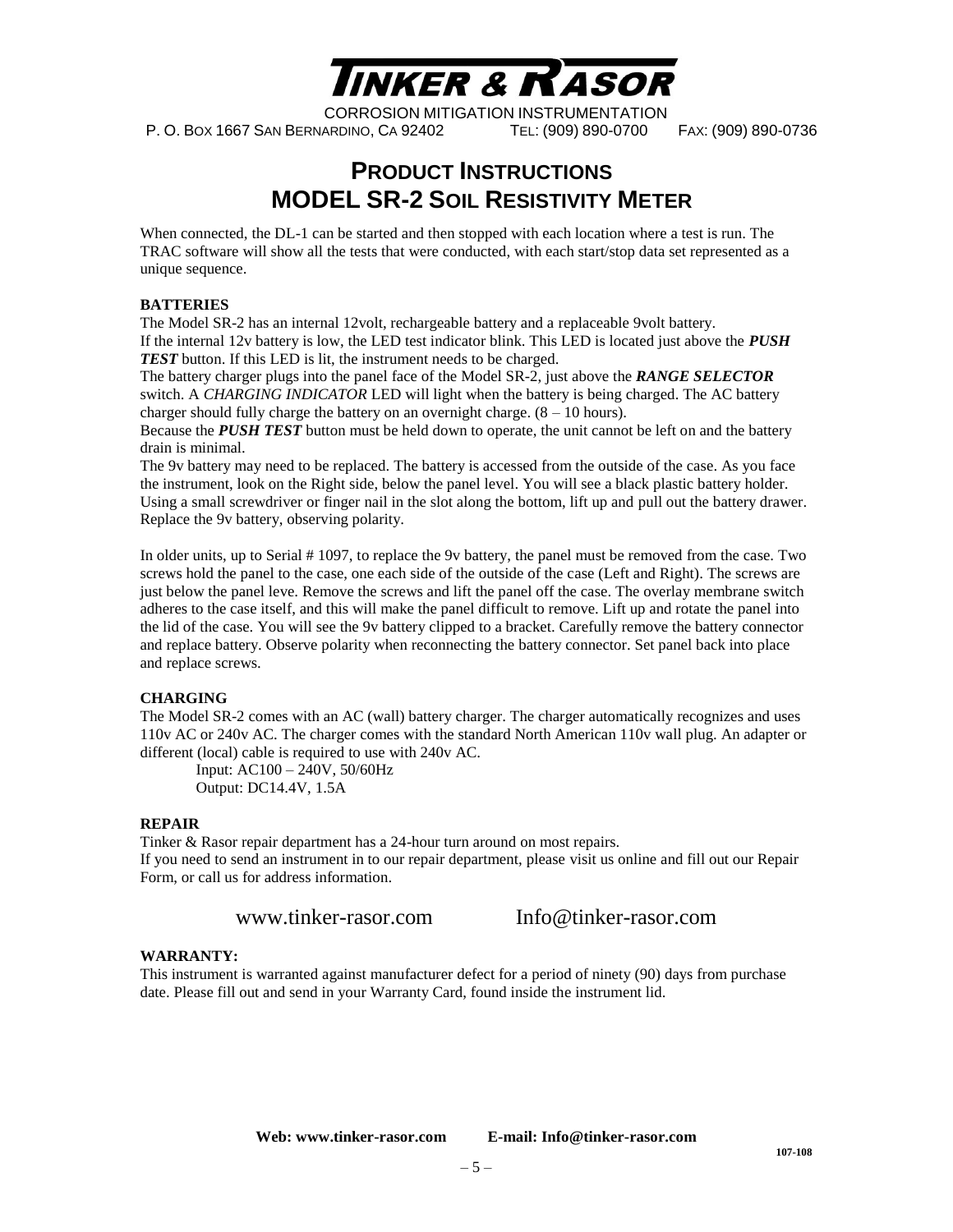

# **PRODUCT INSTRUCTIONS MODEL SR-2 SOIL RESISTIVITY METER**

### **SPECIFICATIONS:**

- SR-2 resistivity measurement range
	- o 4 PIN Method 0.1 Ω to 3.3 MΩ.
	- $\circ$  2 PIN Method 0.03 Ω to 10 MΩ
- Accuracy of measurements of 10% or better.
- Overload circuit that helps the user to identify the correct measurement range.
- Measurement results displayed on a LCD display.
- Unit operates from a 12V rechargeable battery.
- Soil Resistivity meter can be recorded on DL-1 data logger.
- Has Low Battery Voltage indicator.
- LED charging light indicator.

#### **ACCURACY:**

The reading accuracy is  $\pm 10\%$  on full range and  $\pm 5\%$  on 85% of measurement range, which can be verified by a decade box as required by ASTM G 57 – 95a Standard.

The instrument operates at  $97\text{Hz} \pm 10\%$  AC current as defined by the ASTM G 57 – 95a standard to prevent electrode polarization. The internal circuitry is designed in such way that it will reject any common mode noise and external EMI interference.

#### **EXTERNAL REFERENCES:**

- ASTM G57-95a Standard can be obtained by visiting www.astm.org.
- AASHTO T-288 a Standard can be obtained by visiting www.transportation.org
- NACE Internationals, "Peabody's Control of Pipeline Corrosion, Second edition", pages 84, 105 can be obtained by visiting www.nace.org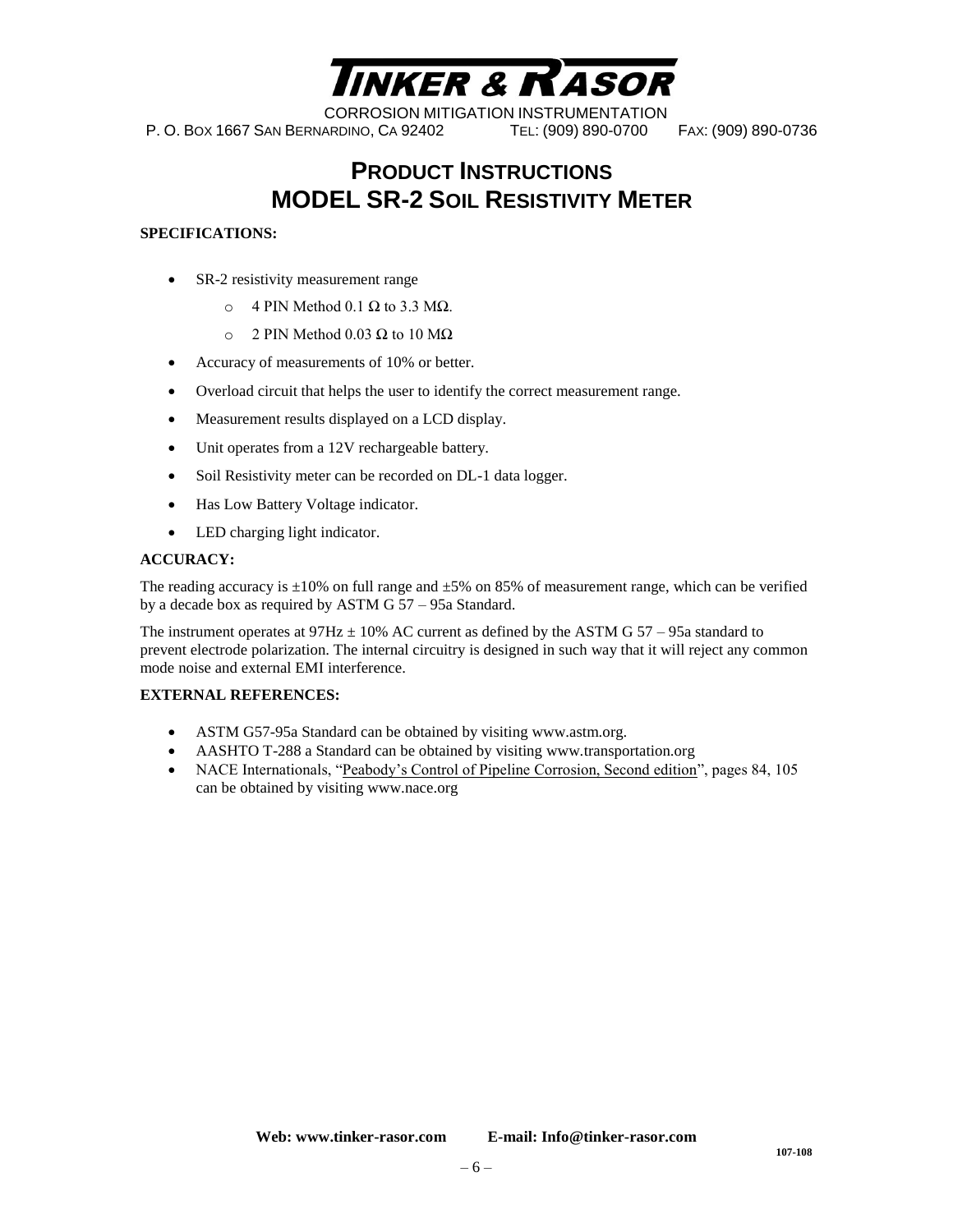

# **PRODUCT INSTRUCTIONS MODEL SR-2 SOIL RESISTIVITY METER**

| <b>TROUBLESHOOTING:</b><br><b>PROBLEM</b>                                             | <b>CAUSE</b>                                                                                                                                                                        | <b>SOLUTION</b>                                                                                                                                                                                                                                                                                                                                                                                                                                                                                                                                                                                                                                                                                                                                                                          |
|---------------------------------------------------------------------------------------|-------------------------------------------------------------------------------------------------------------------------------------------------------------------------------------|------------------------------------------------------------------------------------------------------------------------------------------------------------------------------------------------------------------------------------------------------------------------------------------------------------------------------------------------------------------------------------------------------------------------------------------------------------------------------------------------------------------------------------------------------------------------------------------------------------------------------------------------------------------------------------------------------------------------------------------------------------------------------------------|
| <b>LCD</b> Meter shows<br>"0000" or a negative<br>number "-1234"                      | P1 or P2 connection<br>error is the most likely<br>cause.<br>Another possible cause<br>is a condition where the<br>top soil is very dry, and<br>the underlying soil is<br>very wet. | Remove the cable for P1 from the instrument panel. LCD<br>display reading should change.<br>If no change, P1 has a bad connection to the soil.<br>If the reading did change, remove the P2 cable from the<br>instrument panel. LCD display reading should change.<br>If no change, P2 has a bad connection to the soil.<br>If the reading does not change, reset pin P1 in the ground<br>and repeat test. If no change, reset P2 and repeat test.<br>If no change, check connections between cable and pin,<br>and cable on SR-2 for faults.<br>If still no change, try moving all pins to a different line<br>along the survey path. Perhaps moving only three or four<br>inches one way or the other.<br>Adding water around where the pins enter the soil might<br>be useful as well. |
| LCD Meter shows $1_{-}$<br>at each position of the<br><b>RANGE SELECTOR</b><br>switch | Soil resistance is out of<br>range of SR-2. (Above<br>3 MOhm resistance)                                                                                                            | Move 2 PIN, 4 PIN METHOD switch to 2 PIN. If the<br>LCD display shows $1_{---}$ . At all ranges, the connection<br>for C1 or C2 is bad.<br>Check C1 and C2 as described for P1 and P2 above.<br>If no connection problems, the resistance is out of range<br>$(> 10$ MOhm on 2 PIN, $>3$ MOhm on 4 PIN)                                                                                                                                                                                                                                                                                                                                                                                                                                                                                  |
| LCD meter does not<br>come on when PUSH<br><b>TEST</b> button is pushed.              | 9volt battery needs to<br>be replaced.                                                                                                                                              | Locate the two black screws on the side of the instrument<br>case. There is one screw on the left and one on the right of<br>the case, just below the panel.<br>Unscrew and remove each screw.<br>Lift panel up and out of case.<br>There may be some resistance, as the overlay adhesive has<br>a bond with the case around the edge.<br>This should not occur within the first year of operation. If<br>it does, we recommend sending the instrument in to our<br>repair department.                                                                                                                                                                                                                                                                                                   |

### **DIAGRAM 1 (WENNER 4 PIN METHOD):**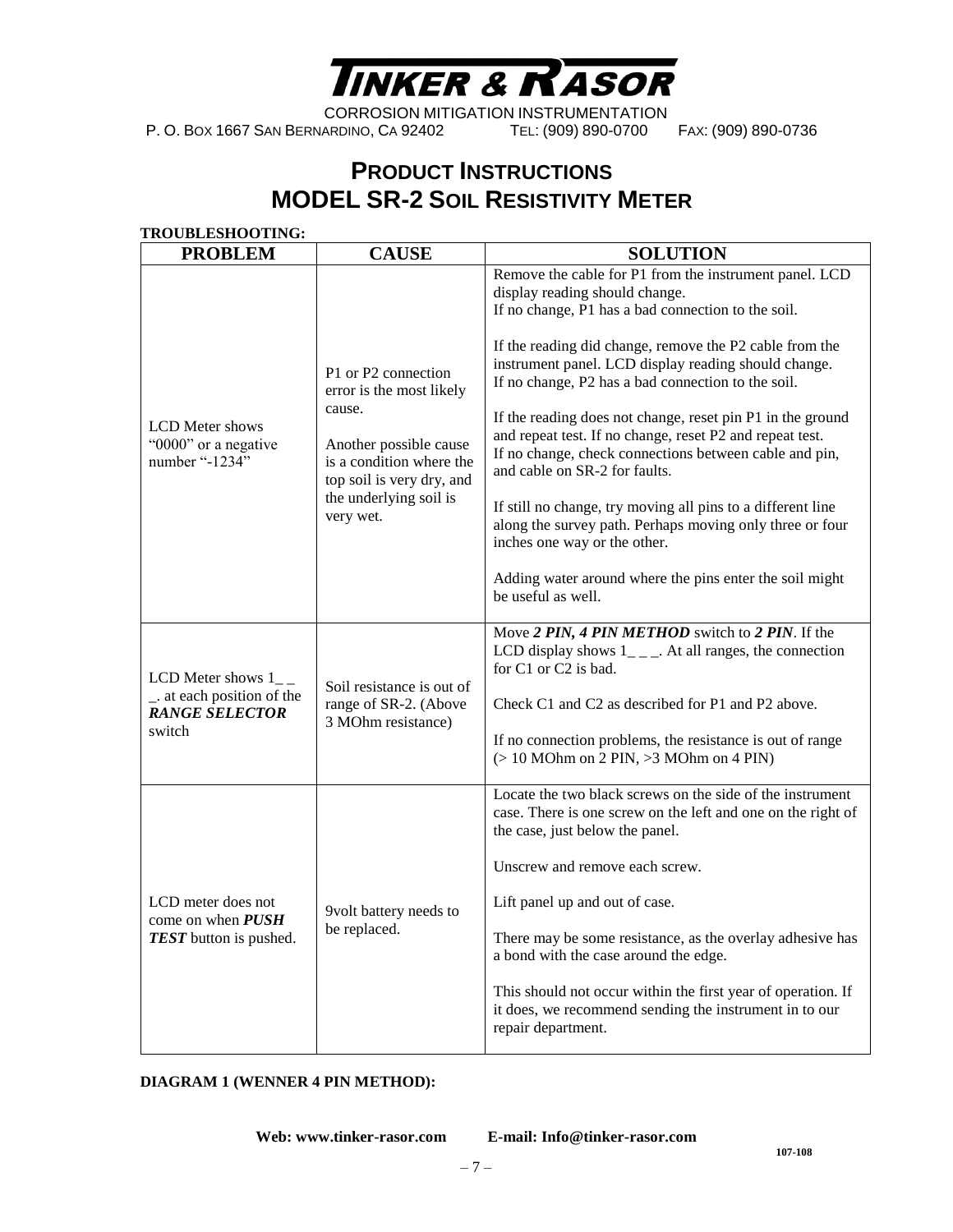

### **PRODUCT INSTRUCTIONS MODEL SR-2 SOIL RESISTIVITY METER**



**PICTURE 1:**

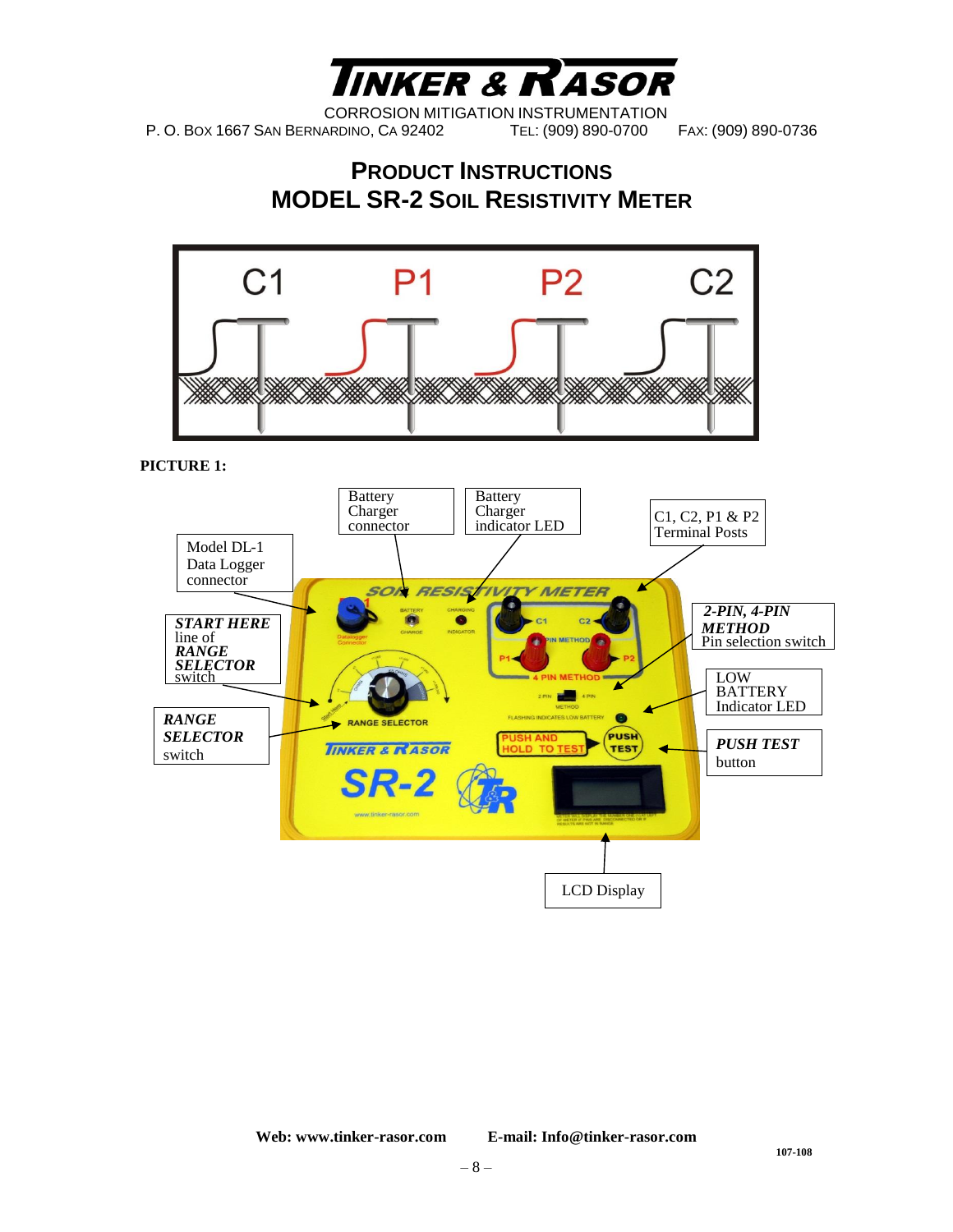

### **PRODUCT INSTRUCTIONS MODEL SR-2 SOIL RESISTIVITY METER**

**Connection Diagram for using the Model SR-2 with the Model SB-1 Soilbox.** 



Model SB-1 multiplier for 4 Pin measurements is 1.349.